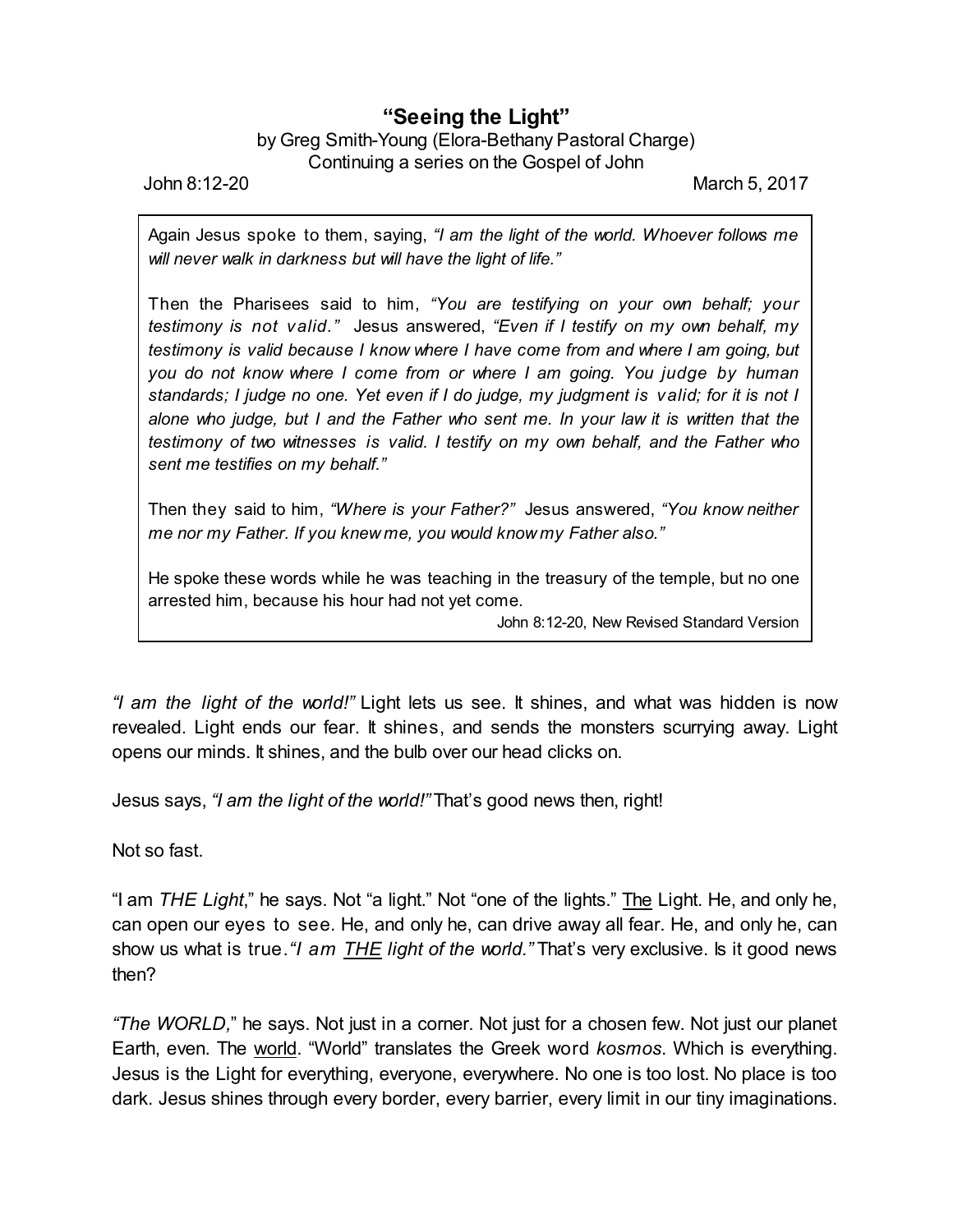*"I am the light of the kosmos."* That's very expansive. So it is good news then?

*"I AM the light of the kosmos*." Is Jesus saying that wherever he is not, there is only darkness? Is Jesus saying that without him there is ignorance, deception, terror and death? Imagine what our tiny Earth would become if the sun stopped shining. A cold, lifeless, frozen rock. Is Jesus saying that is what we are, dead without him?

We could handle Jesus saying something like, *"I am one light among many."* That would be okay. Like, *"I am the light for those who follow me."* That would be fine. Like *"You can followme if you want, but if you choose not to, no worries."* That would suit us well.

But Jesus says, *"I am the light of the kosmos."*Expansive, exclusive, and the stakes could not be higher. Too good to be true! Too outrageous to be true! Why should we believe him?

*"Prove it!"* That's their challenge to him. If he is going to say something so exclusive —only he is the light— and something so expansive —he's for the whole kosmos— and something so ultimate —without him, all is deadly darkness— Jesus had better back it up. *"Showus! Give us evidence!"*

*"Call your witnesses! Who else will speak on your behalf?"* It's a basic legal principle. Don't rely on what a person says about themselves. More evidence than that is required for conviction. "*Jesus, if you are going to convince us about you . . . who else will speak for you?"*

II

Ever notice that when people ask Jesus a question — maybe when you've had a question for Jesus — often he does not answer it? Or his answer questions us.

As the Gospel according to John unfolds, we see Jesus increasingly claiming a divine authority and identity that only belongs to God. So they are preparing a charge of blasphemy. As they keep digging, Jesus keeps adding to their evidence. They keep objecting: *"Howcan you say that about yourself?"*And he keeps adding: *"Not only do I say that. I say this too!"* He does not back off. He pushes harder.

*"Give us your witnesses, Jesus!"* He gives them three answers.

First, this: *"What I say about myself is true, because I knowwho I am. I knowwhere I came from, and where I am going. But you do not know me."* Jesus has this incredible self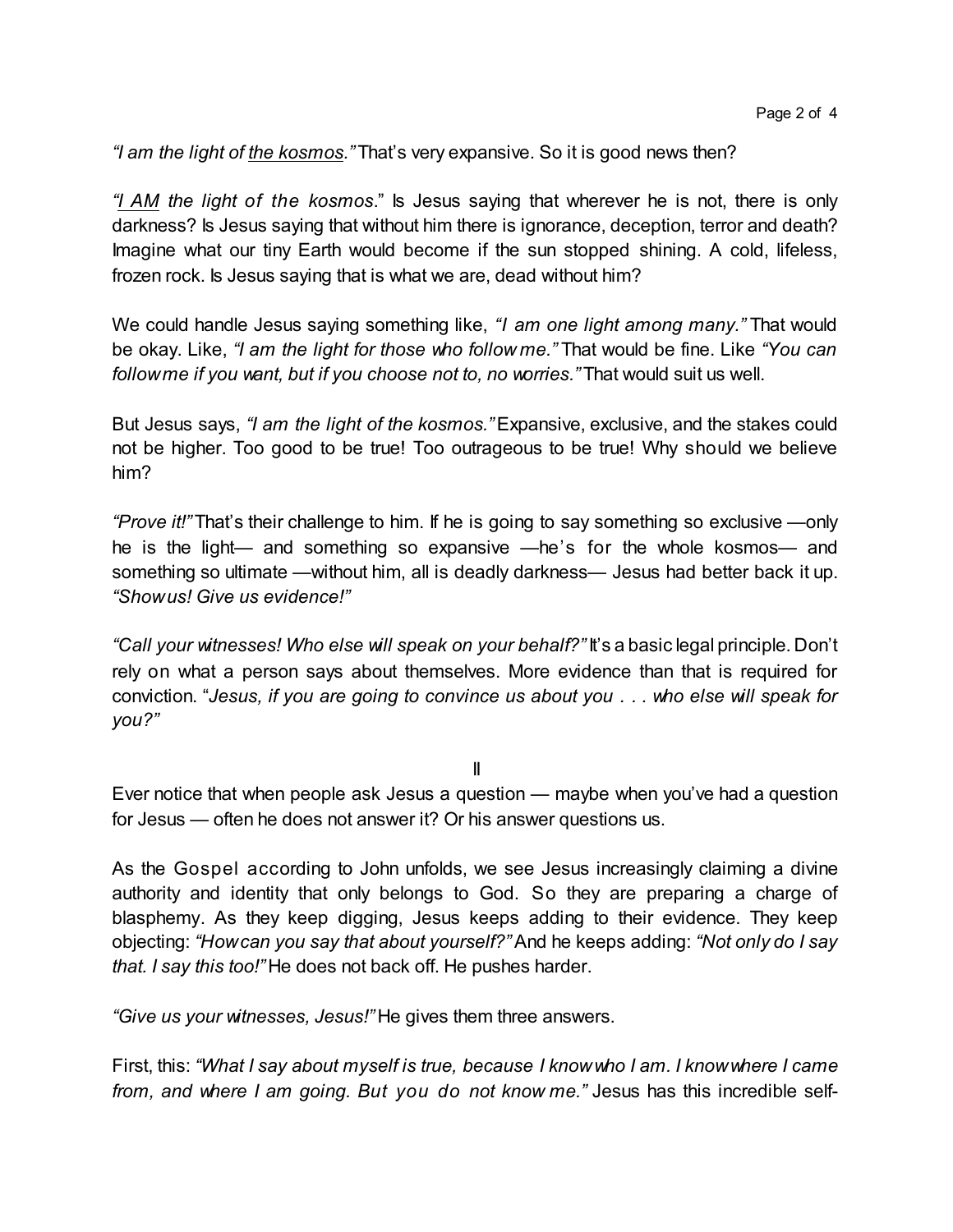assurance. He knows himself, so he knows he is truthful. Is he arrogant? Is he cocky? Is he insane? . . . Is he right?

Then, this: *"I am my own witness, and God the Father, the One who sent me, is my second witness. But you do not know my Father, because the only way you can know God is by knowing me."* They are demanding Jesus' witnesses, and he calls God to the stand.*<sup>1</sup>* (Who dares taken on that cross-examination?) Jesus is confident that whenever he speaks, it is the Father speaking through him by the Spirit. So whatever he says about himself, it is not just his word we are hearing.<sup>2</sup> It's God's!

Except Jesus then says we cannot know God the Father unless we know Jesus. *But that's not fair. You say if I listen to the Father, I'll be convinced about you! But you also say I can't knowthe Father unless I listen to you! Arrgh!!*

Finally, in the middle of it all, Jesus says this: "*I do not judge. But if I do judge, I judge rightly, because I judge with the Father."*

I know what I say is true, because I know myself, but you don't know me. My Father is my witness, but you don't know him because you don't know me. I don't judge, but my judgement is right because I judge with my Father. Make sense?

III

What is going on here? We've got Jesus, accused of blasphemy, arrogance, exclusivism, and maybe even craziness. We've got his judges: his judges back then, and we who judge him now. And we've got witnesses. (At least, we hope so!) That's how it looks.

Except . . . we've got it wrong. We think we are examining Jesus. No! We are being examined. We think we are the judges, deciding who Jesus is. No! We are being judged, by our reactions to him. And who witnesses to the truth? God the Father, God the Son.<sup>3</sup>

 $1$   $\;\;$  ". . . he is using an argument form the lesser to the greater: if the testimony of 'two men' is valid in a court of law, how much more then testimony of one man, plus God his Father in heaven — particularly if God the Father has sent him to act on God's behalf?" J. Ramsay Michaels, The Gospel of John (Grand Rapids: Eerdmans, 2010), 483.

 $^2$  "Jesus, John's Gospel is claiming, is convinced that whenever Jesus speaks, the Father's Spirit speaks 'a second word' as well, a seconding witness, so that Jesus' Self-Claims are never alone and never just 'self claims." Frederick Dale Bruner, The Gospel of John, A Commentary (Grand Rapids: Eerdmans, 2012), 515.

<sup>3</sup> "To Jesus himself, of course, it is a matter of establishing not his own innocence, but the guilt of his accusers, and for this purpose two witnesses are quite sufficient. He sees himself not as defendant but (alongside the Father) as Judge (see v.16), and he hands down an immediate verdict: 'You know neither